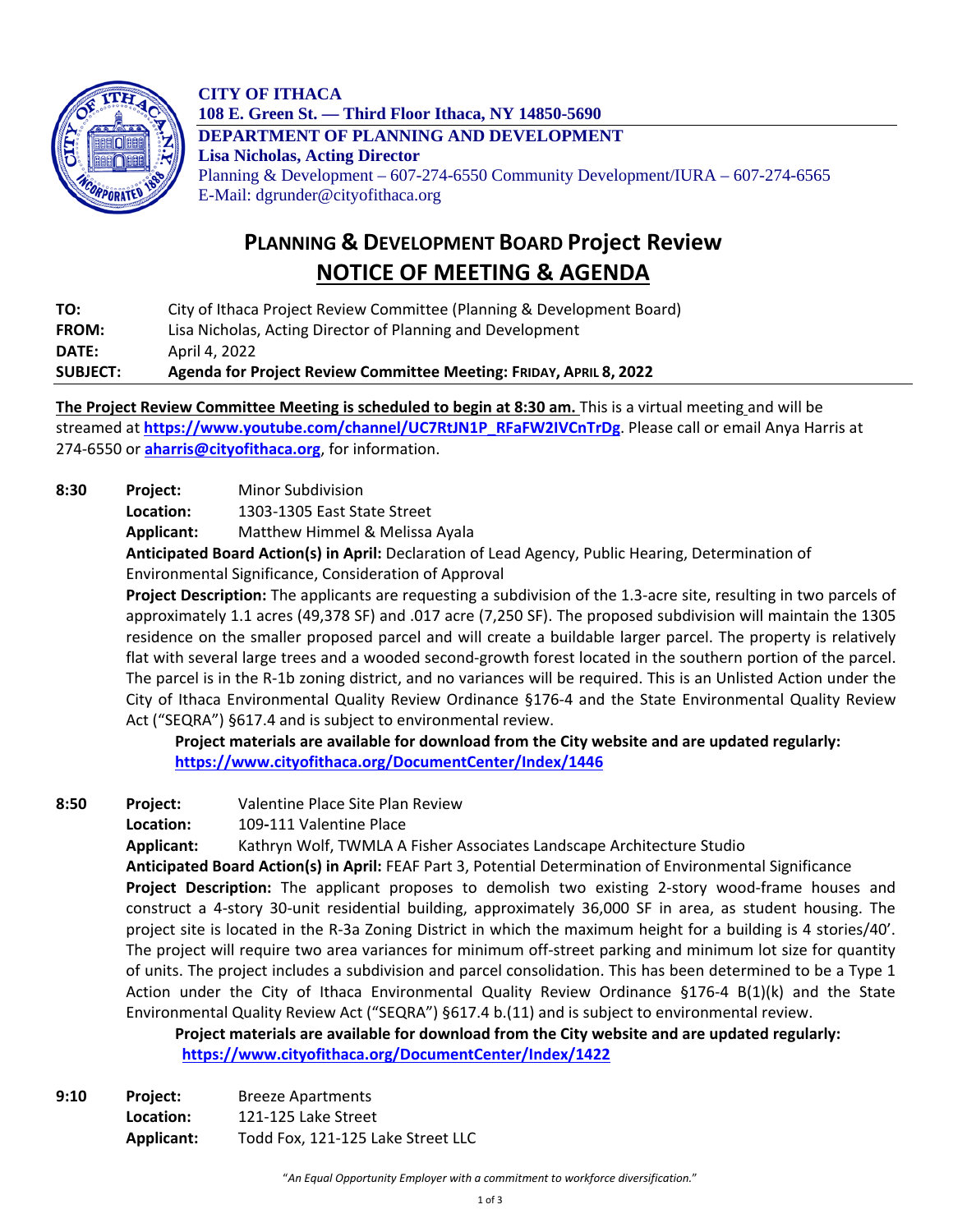**Anticipated Board Action(s) in April:** Declaration of Lead Agency, Public Hearing, Presentation

**Project Description:** The applicant proposes to build an 83,160 GSF, four story apartment building and associated site improvements on the former Gun Hill Factory site. The 77-unit with approximately 109 beds, market-rate apartment building will be a mix of studios, one- and two-bedroom units and includes 77 parking spaces (47 surface spaces and  $+/-$  30 covered spaces under the building). Site improvements include stone dust walkways, bike racks, benches, a bioretention filter to treat the parking areas and rooftop stormwater, native and adaptive plant species, and meadow areas to restore edges of the site. The building will be constructed on the east parcel of the Former Ithaca Gun Factory Site which is currently in the New York State Brownfield Cleanup Program (BCP). Before site development can occur, the applicant is required to remediate the site based on a soil cleanup objective for restricted residential use. A remedial investigation (RI) was recently completed at the site and was submitted to NYSDEC in April 2021. The project is in the R-3a Zoning District and requires multiple variances. This is determined to be a Type I Action under the City of Ithaca Environmental Quality Review Ordinance ("CEQRO") §176-4 B(1) (h)[2], (k) and (n) and the State Environmental Quality Review Act ("SEQRA") §617-4 (b) (11).

**Project materials are available for download from the City website and are updated regularly: <https://www.cityofithaca.org/DocumentCenter/Index/852>**

**9:30 Project:** Auden II**,** Student Housing Complex and Minor Subdivision

**Location:** 261 Lake Street

**Applicant:** Yuanliu He, DMG Investments

**Anticipated Board Action(s) in April:** FEAF Part 3

**Project Description:** The applicant proposes constructing a four-story building, approximately 18,400 SF in area, as a new student housing complex that will contain 71 residential units with 211 beds. The development is proposed as an extension of the existing Auden student housing complex located across Lake Street and will share amenities including a shuttle service, outdoor spaces, and parking lot and spaces. The project includes landscaping elements such as street trees, ornamental and slope stabilization plantings, and indoor amenities such as a common game room and gym. The project site is in the R-3a Zoning District in which the maximum height for a building is four stories/40 feet. The project will require an area variance for minimum off-street parking. The project includes a subdivision and parcel consolidation. This has been determined to be a Type 1 Action under the City of Ithaca Environmental Quality Review Ordinance §176-4 B(1)(h)[2 & 4], (k) & B(2), and the State Environmental Quality Review Act ("SEQRA") §617.4 (b)(10) and is subject to environmental review.

**Project materials are available for download from the City website and are updated regularly: <https://www.cityofithaca.org/DocumentCenter/Index/1407>**

**9:50 Project:** Apartments (39 Units)

**Location:** 228 Dryden Road

**Applicant:** 228 Dryden Rd LLC

**Anticipated Board Action(s) in April:** Design Updates, Potential New BZA Recommendation

**Project Description:** The applicant proposes to demolish the existing two-story structure and to construct an apartment building with 39 units on the .185-acre project site. The building will be four stories above average grade and one basement story below average grade for a total of five stories. The project includes other site amenities such as landscaping, walkways, and outdoor patios. The project site is in the CR-4 zoning district and requires several area variances. It is also subject to Collegetown Design Guidelines. This was determined to be a Type 1 Action under the City of Ithaca Environmental Quality Review Ordinance §176-4 B.(1)(k) and the State Environmental Quality Review Act ("SEQRA") §617.4 b. (9) for which the Planning Board, acting as Lead Agency, issued a Negative Declaration of Environmental Significance on October 26, 2021.

**Project materials are available for download from the City website and are updated regularly: <https://www.cityofithaca.org/DocumentCenter/Index/1354>**